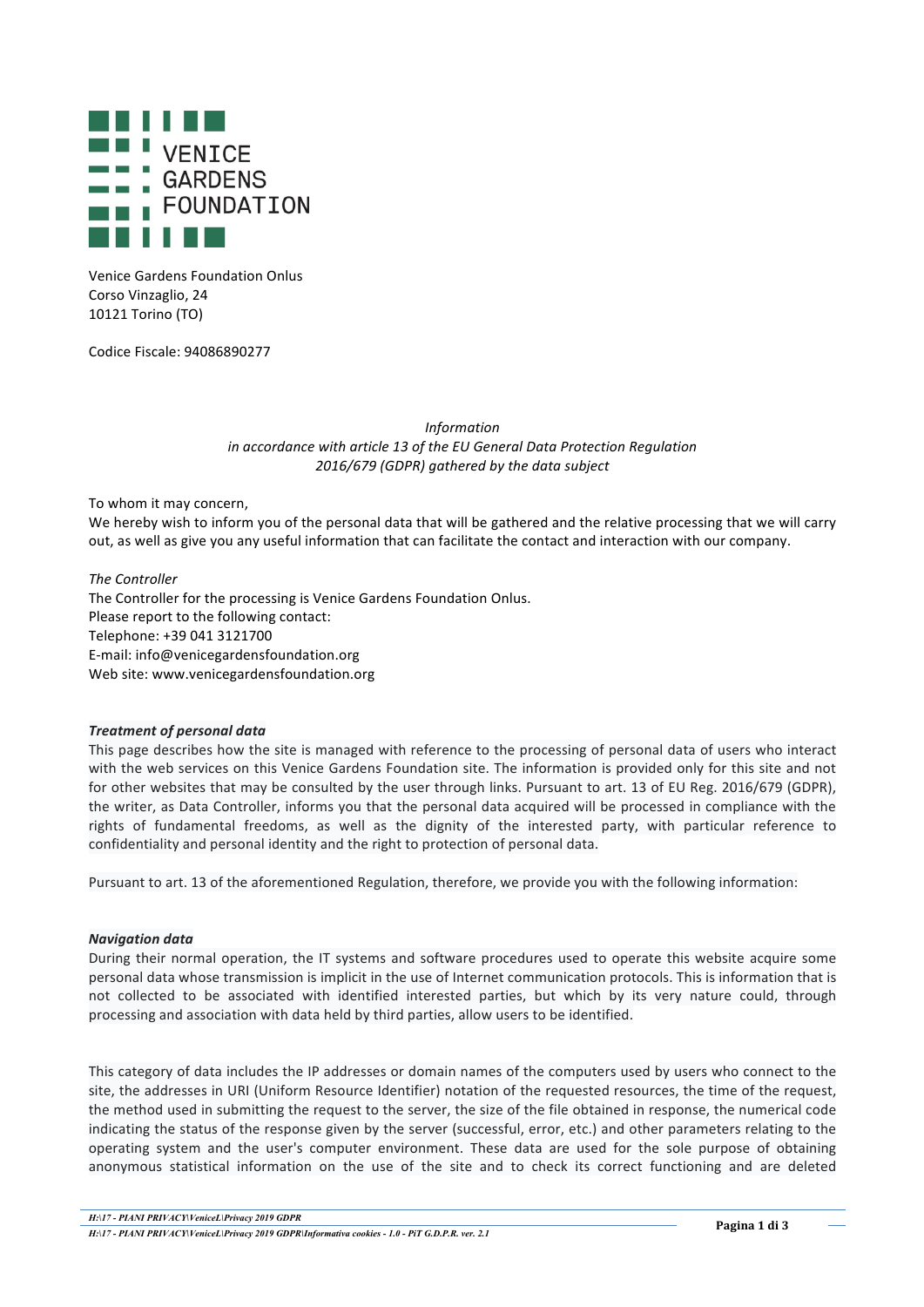immediately after processing. The data could be used to ascertain responsibility in case of hypothetical computer crimes against the site.

## Data provided voluntarily by the user

The optional, explicit and voluntary sending of e-mails to the addresses indicated on this site entails the subsequent acquisition of the sender's address, necessary to respond to requests, as well as any other personal data included in the message.

Specific summary information will be progressively reported or displayed on the pages of the site prepared for particular services on request.

Personal data will be processed exclusively for purposes connected and / or instrumental to the consultation of the site, therefore excluding any different and / or conflicting use with that of the "interested party".

The processing of information concerning you will be based on the principles of correctness, lawfulness, transparency and protection of confidentiality and will be processed and stored with IT tools and in paper form for the time strictly necessary to achieve the purposes for which they were collected.

Specific security measures are observed to prevent data loss, illicit or incorrect use and unauthorized access.

The possible provision of data is optional, however, the refusal to provide the personal data relevant for the purpose of the collection will not make it possible to obtain what is requested.

The treatments connected to the web services of this site take place at the headquarters of the Venice Gardens Foundation and are handled by our data processors and hosting providers.

In any case, your personal data will not be subject to disclosure except with specific consent.

## Use of cookies

On the Venice Gardens Foundation website, cookies are not used to transmit personal information, nor are so-called c.d. persistent cookies of any kind, or systems for tracking users. The use of so-called session cookies (which are not stored permanently on the user's computer and disappear when the browser is closed) is strictly limited to the transmission of session identifiers necessary to allow safe and efficient exploration of the site. I c.d. session cookies used on this site avoid the use of other IT techniques that are potentially detrimental to the confidentiality of user navigation and do not allow the acquisition of the user's personal identification data.

The links that may be contained in some of our pages lead to third party sites that may use various types of cookies; We therefore invite you to read the relevant information on these sites and to express the requested consents.

The management of each individual cookie is entrusted to the user who, manually or through the automatic settings of his browser, can decide which cookies to accept, with the possibility of eliminating at any time some or all of the cookies present on his browsing.

To facilitate the setting and management of the settings relating to cookies, the main browsers and the link to the cookie settings instructions are shown below (the link takes you to pages external to our site, maintained and updated directly by the relevant manufacturers of the navigation software).

| <b>Internet Explorer</b> | http://windows.microsoft.com/it-it/internet-explorer/delete-manage-cookies#ie=ie-11 |
|--------------------------|-------------------------------------------------------------------------------------|
| <b>Google Chrome</b>     | https://support.google.com/accounts/answer/61416?hl=it                              |
| Apple Safari             | http://support.apple.com/kb/HT1677?viewlocale=it IT                                 |
| <b>Mozilla Firefox</b>   | https://support.mozilla.org/it/kb/Attivare%20e%20disattivare%20i%20cookie           |

*H:\17 - PIANI PRIVACY\VeniceL\Privacy 2019 GDPR*<br> *H:\17 - PIANI PRIVACY\VeniceL\Privacy 2019 GDPR\Informativa cookies - 1.0 - PiT G.D.P.R. ver. 2.1* **Pagina 2012 Pagina 2 di 3**